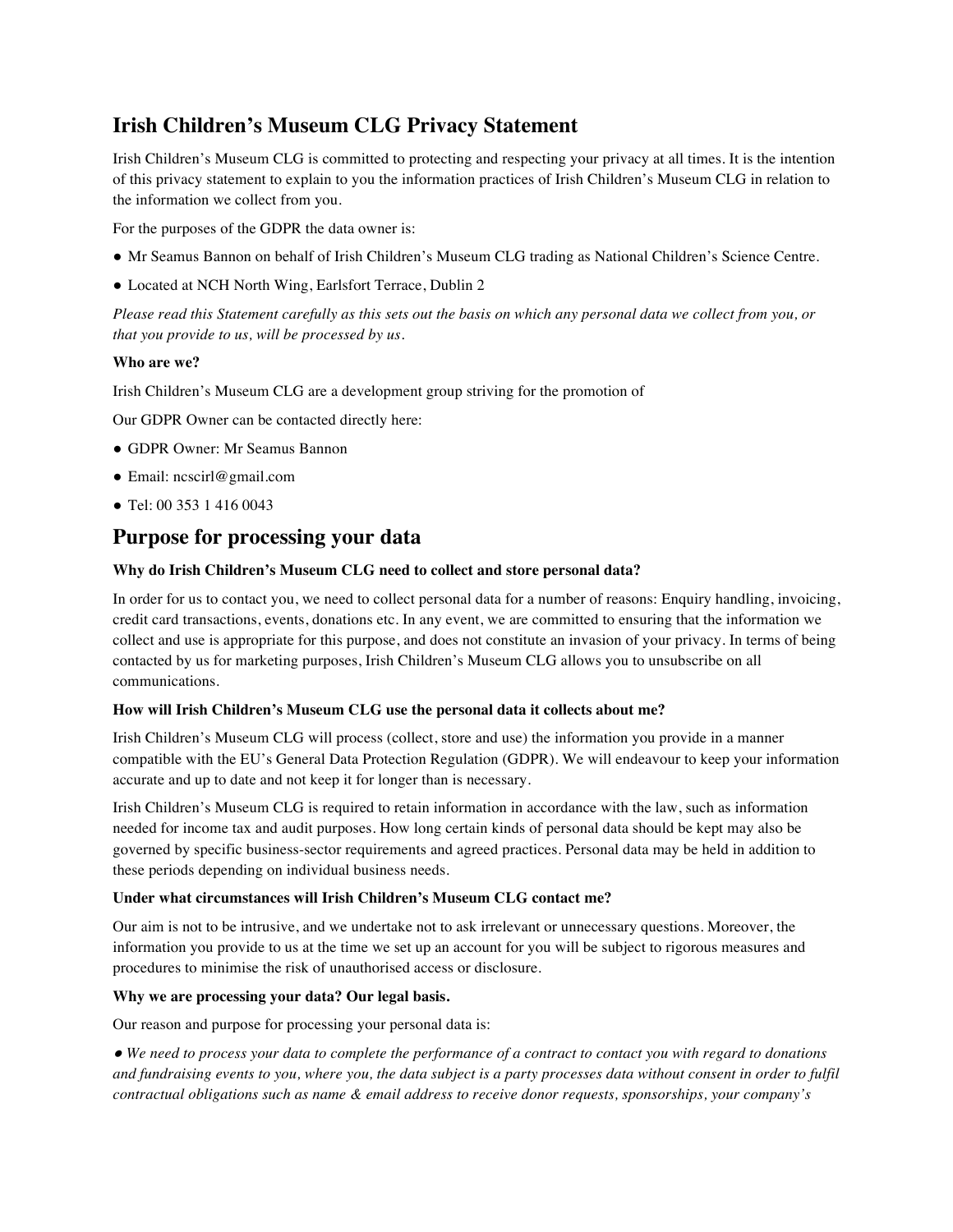*bank details to process invoices and contact number to facilitate the ongoing support of this hugely important project.*

#### **Special Categories of personal data**

If we collect any special categories of personal data (e.g. health, religious beliefs, racial, ethnic origin – financial information is not classified as special categories of personal data) – we will ensure the below:

- We will obtain your explicit consent
- Ensure the personal data is necessary for employment rights or obligations
- Protect the vital interests of the data subject, including the protection of rights and freedoms
- Necessary for the legitimate activities with appropriate safeguards;
- Personal data made public by the data subject;
- Legal claims;
- Substantial public interest;

● Preventive or occupational medicine, for the assessment of the working capacity of the employee, medical diagnosis, provision of health or social care treatment, or management of health and social care systems and services, under the basis that appropriate contracts with health professionals and safeguards are in place

● Public health, ensuring appropriate safeguards are in place for the protection of rights and freedoms of the data subject, or professional secrecy;

● National laws in terms of processing genetic, biometric or health data.

#### **Who are we sharing your data with?**

We may pass your personal data on to third-party service providers contracted to Irish Children's Museum CLG in the course of dealing with you and our service provision. Any third parties that we may share your data with are obliged to keep your details securely, and to use them only to fulfill the service they provide on your behalf. When they no longer need your data to fulfil this service, they will dispose of the details in line with our procedures. If we wish to pass your sensitive personal data onto a third party we will only do so once we have obtained your consent, unless we are legally required to do otherwise

If we transfer personal data to a third party or outside the EU we as the data controller will ensure the recipient (processor or another controller) has provided the appropriate safeguards and on condition that enforceable data subject rights and effective legal remedies for you the data subject are available.

#### **Data Subjects Rights**

We, Irish Children's Museum CLG facilitate the data subject's rights in line with the data protection policy and the subject access request procedure. This is available on request.

#### **Your rights as a data subject**

At any point while we are in possession of or processing your personal data, you, the data subject, have the following rights:

- Right of access you have the right to request a copy of the information that we hold about you.
- Right of rectification you have a right to correct data that we hold about you that is inaccurate or incomplete.
- Right to be forgotten in certain circumstances you can ask for the data we hold about you to be erased from our records.
- Right to restriction of processing where certain conditions apply to have a right to restrict the processing.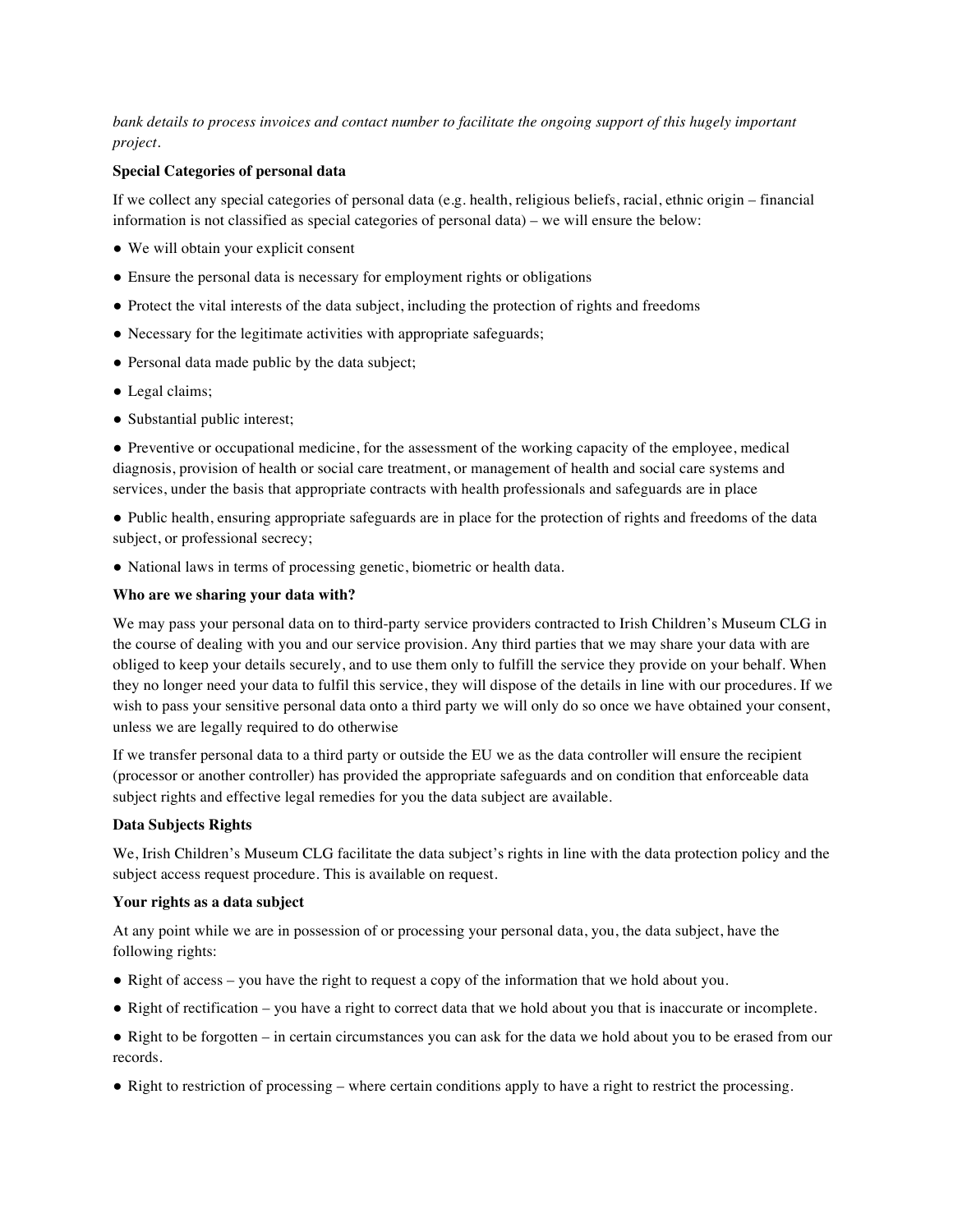- Right of portability you have the right to have the data we hold about you transferred to another Organisation.
- Right to object you have the right to object to certain types of processing such as direct marketing.

● Right to object to automated processing, including profiling – you also have the right to be subject to the legal effects of automated processing or profiling.

● Right to judicial review: in the event that Irish Children's Museum CLG refuses your request under rights of access, we will provide you with a reason as to why. You have the right to complain as outlined below.

All of the above requests will be forwarded on should there be a third party involved as we have indicated in the

processing of your personal data.

## **Additional information we are providing you with to ensure we are transparent and fair with our processing**

#### **Retention of your personal data**

Data will not be held for longer than is necessary for the purpose(s) for which they were obtained. Irish Children's Museum CLG will process personal data in accordance with our retention schedule. This retention schedule has been governed by our regulatory bodies (Central Bank of Ireland, Revenue Commissioners, Charities Regulatory, Government Departments) and our internal governance.

### **Withdraw consent**

If we are relying on your consent to process your data you can withdraw this at any time – this does not affect the lawfulness of processing based on your consent before its withdrawal.

### **Complaints**

In the event that you wish to make a complaint about how your personal data is being processed by us (or third parties) as described under "Your rights as a data subject" or how your complaint has been handled, you have the right to lodge a complaint directly with the supervisory authority and our GDPR Owner @ ncscirl@gmail.com.

## **Failure to provide further information if needed**

If we are collecting your data for a statutory requirement (payroll) or to fulfill a contract and you cannot provide this data, the consequences of this could mean the contract cannot be completed or details are incorrect.

#### **Additional Processing**

If we intend to further process your personal data for a purpose other than for which the data was collected, we will provide this information prior to processing this data.

#### **If we have received your personal data from another source**

If Irish Children's Museum CLG have collected your personal data from another source, Irish Children's Museum CLG is committed to protecting and respecting your privacy.

It is the intention of this privacy statement to explain to you the information practices of Irish Children's Museum CLG in relation to the information we collect about you and other users. We want to share any other information required to demonstrate that the processing is fair and transparent.

*Irish Children's Museum CLG makes clear the types of information collected as well as the source of the personal data and provides the data subject with:*

- ● *The Categories of personal data we have collected are*
- ● *Who we are sharing this data with*

#### **If we have received your personal data from another source we will endeavour to share with you:**

● One month of obtaining the personal data, in accordance with the specific circumstances of the processing;